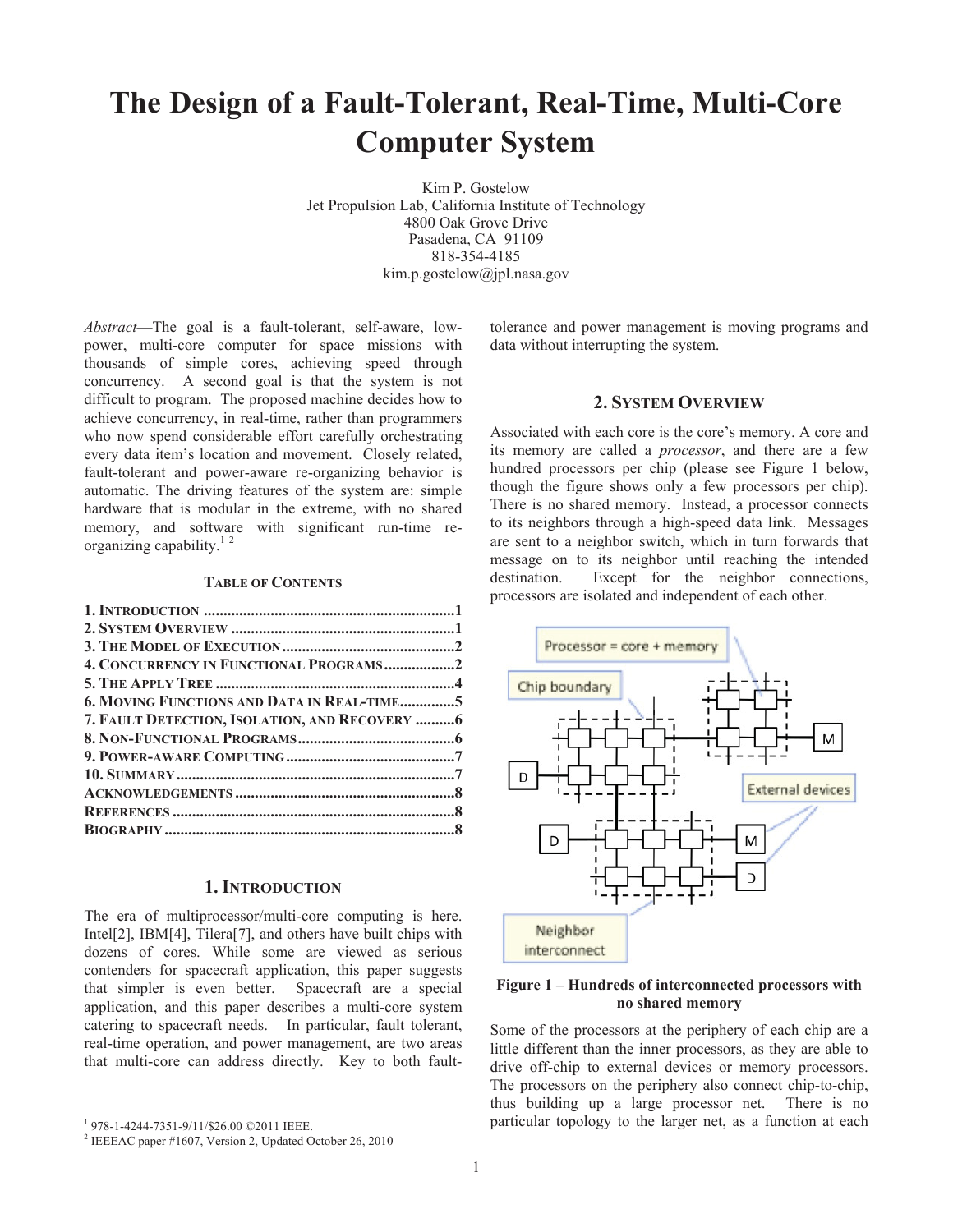processor allows it to forward a message in the correct direction. Some chip-to-chip connections are not necessarily nearest neighbor, providing short cuts for some of the longer physical distances. The peripheral processors also provide the connections to sensors, actuators, radios, science instruments, and all the other devices with which the computer system interacts.

A requirement on this system is very low power. The design sacrifices speed per processor, but gains silicon to include more processors per chip, faster interconnect, and yield. Rejection of shared memory is both a programming and a hardware design point. Previous studies have shown the power cost of global memory and caches to be high[17]. Non-shared memory will increase communication needs, but instead of investing silicon and power in a global memory system, we build a faster interconnect, where speed increases can be used by all computations, not just those that access global memory. Chip stacking is especially easy because each processor is independent; all wires on a given chip are within a single processor, or part of a neighbor-toneighbor connection. This point of view shares much with the motivation of the Execube [4] system, though the goals here are different. The emphasis here is on fault-tolerance and the ability to move computations in real-time from one part of the machine to another. Ongoing computations may move due to

- (1) Processor failure
- (2) Locality considerations that make it more efficient to perform the computation in a different part of the machine
- (3) Some portion of the machine is to be powered off to reduce power use
- (4) Some part of the system has been physically damaged.

This movement of data and functions from one area to another is fundamental. It requires that the machine and its computations are self-aware, and that it consider where the work is done, at what rate, and how much power to expend. Closely related to moving computations is creating copies of computations, which is at the core of some forms of computational redundancy: repeating an instance of a given computation, as in TMR (Triple-Modular Redundancy), temporal redundancy, or check-pointing, where either an exact copy or a different version of the same computation is used.

# **3. THE MODEL OF EXECUTION**

Execution is based on a functional paradigm rather than von Neumann. In the von Neumann model

- (1) The instructions manipulate the contents of storage locations in a memory.
- (2) The machine executes instructions sequentially, that is, the operation executes when the program counter reaches it.

The functional model is based upon

- (1) A function executes as soon as the necessary data arrive.
- (2) Variables are mathematical variables they have a value – they are not memory cells; for example, no variable's value is computed more than once.

The term dataflow [8, 9] has also been used to describe the functional model, as it pictures input data values flowing through the functions that produce new output data values. The functional model of execution is analogous to asynchronous digital circuit operation, while the von Neumann model is similar to clocked circuits.

# **4. CONCURRENCY IN FUNCTIONAL PROGRAMS**

Since some readers will be unfamiliar with the advantages of functional programs in multi-core platforms, we discuss this point here. We show some example programs that progress from a non-functional program to pure functions, and we discuss the compiled version of each and how the proposed machine can execute the resulting code.

In functional programs, any two expressions may execute concurrently, and any two functions not dependent on one another may also run in parallel, where a function f is dependent on function g if and only if an input argument of f is (directly or indirectly) an output result of g. Functional programs thus exhibit implicit concurrency. There is no need for explicit message passing or other concurrencycontrol statements in the program. Although functional programs can be written in non-functional languages, functional languages such as Haskell [11], and especially Fortress [6], even cater to multi-core implementations, for example, by internally using the parallelism inherent in trees rather than linear lists (see below).

Writing functional code to achieve concurrency is in contrast to other approaches. Investigators have looked for many years at how to make sequential programs run in parallel [16]. There are many reasons for doing so: the large number of expensive sequential programs already debugged and running; or, the view that the task of programming concurrent systems is too hard for people to do, so let a few experts work it out while the rest of us write the code sequentially and they'll just "make it work". The more popular programming paradigms for concurrent machines such as MPI [12] can be hard to program.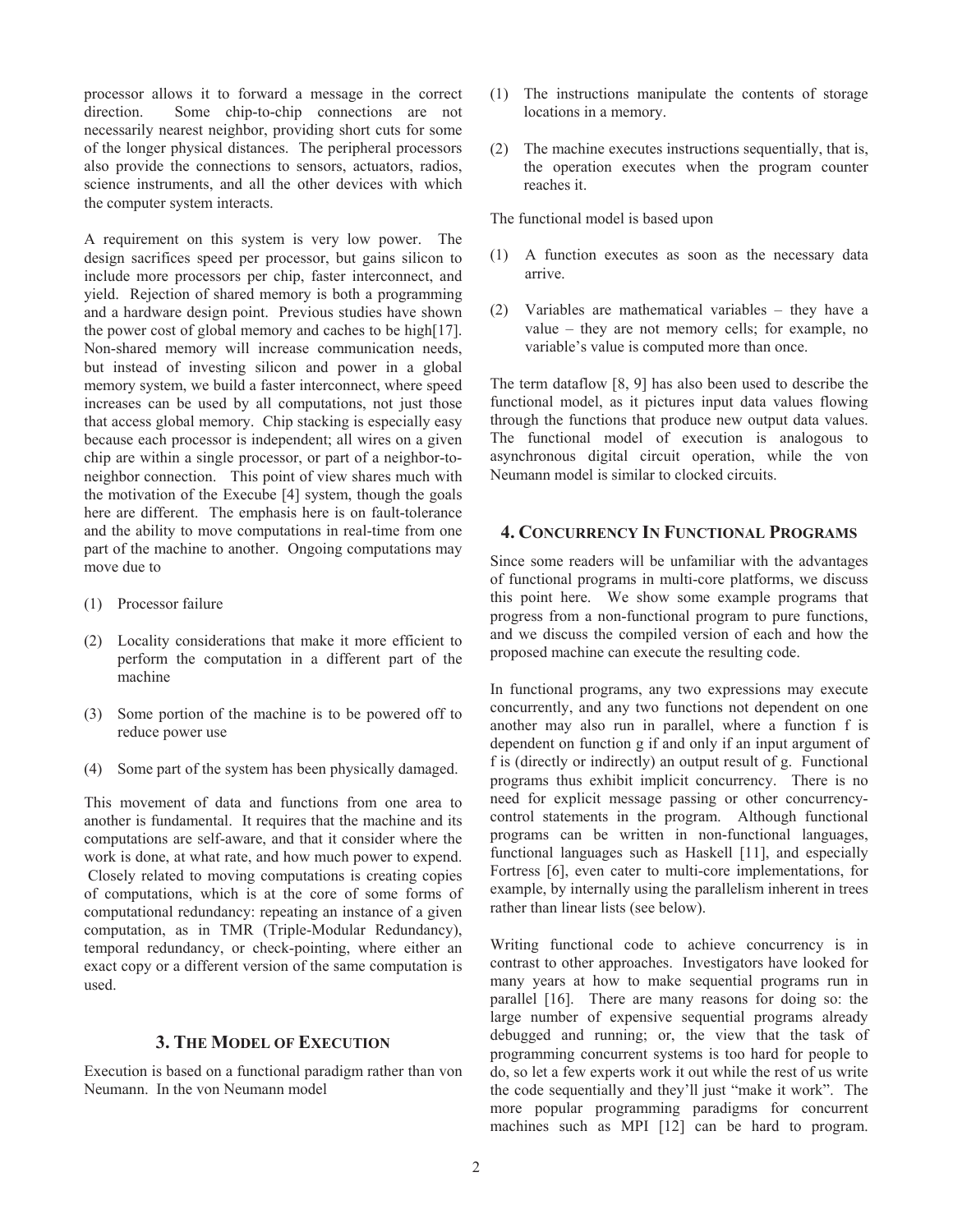Annotating code to make it possible for automatically converting sequential code to parallel machines is also difficult [13]. Such systems are low-level, and require the programmer do as much work in programming the concurrency as he does in programming the rest of the job. The result is carefully optimized code that is sometimes quite fast, but can be brittle to changes in available processors or faults requiring re-arrangement of data and code.

In our view, we should simply be writing the code that produces the answer, and let the machine do the arranging. Functional code is one way to do that. Such programs run just fine on sequential machines, and when you have available a multi-core machine, it will run even better.

Example A: Program r below is not a function.

```
extern int sum; 
int r(int a, int b, int->int f) { 
          sum = 0:
          for (int i=0; i<br/>\, i++)
                   sum += f(i);return sum; }
```
Program r is not a function because the variable sum is computed (assigned) more than once, and the value of r() can depend upon hidden interactions with other programs (even f) via variable sum. This makes it difficult for a person or an analyzer to decide if any given call to r() can run concurrently with any other program in the system. But people do write such programs, and programmers can sometimes annotate or mark a program to help an analyzer find opportunities for parallelism [13]. My position is that it is better just to write the program so that, as much as possible, it behaves in a functional manner in the first place.

Example B: Program m below behaves externally as a function, but internally uses a non-functional element (the memory cell "sum") and must work if f is not a function.

```
int m(int a, int b, int->int f) {
         int sum = 0;
         for (int i=a; i < b; i + +)
                   sum += f(i);return sum; }
```
A graph of program m appears in Figure 2.



**Figure 2 – A graph of program m** 

If we do  $m(0,100)$ , program m sums all the f(i) where i ranges from 0 through 99 by re-writing the variable sum. Because f may not be a function, the program sequentializes: the value of each i is computed, then f(i), then the partial sum, and finally we can go on to the next iteration. Since we don't know what f does, the f(i) must execute in this order.

Example C: In a functional system, everything is a function unless declared to be otherwise. Thus f is a function, and we re-write m below as a function.

**function** m(a,b,f) = {  $s = \text{sequence}(a,b)$ ;  $x = \text{map}(f,s)$ ; **return** accumulate(x); }

Because f is a function, all executions of f are independent. If we run  $m(0,100)$ , the first statement produces the sequence  $s = 0,1, \ldots, 99$ ; the second statement uses a function called map that decomposes into two functions mapper and unmapper, where mapper applies f to each value in s, and unmapper gathers the results together to create the new sequence  $x = f(0), f(1), ..., f(99)$ ; the third statement sums all the values in x. A graph of the above functional program appears in Figure 3 below.

Note that "map" generates the parallelism, and the sequentiality around the variable "sum" is not present. The functions sequence, map, f, and accumulate are truly functions: no variable is computed more than once (no variable's value is updated), and each function simply produces a result.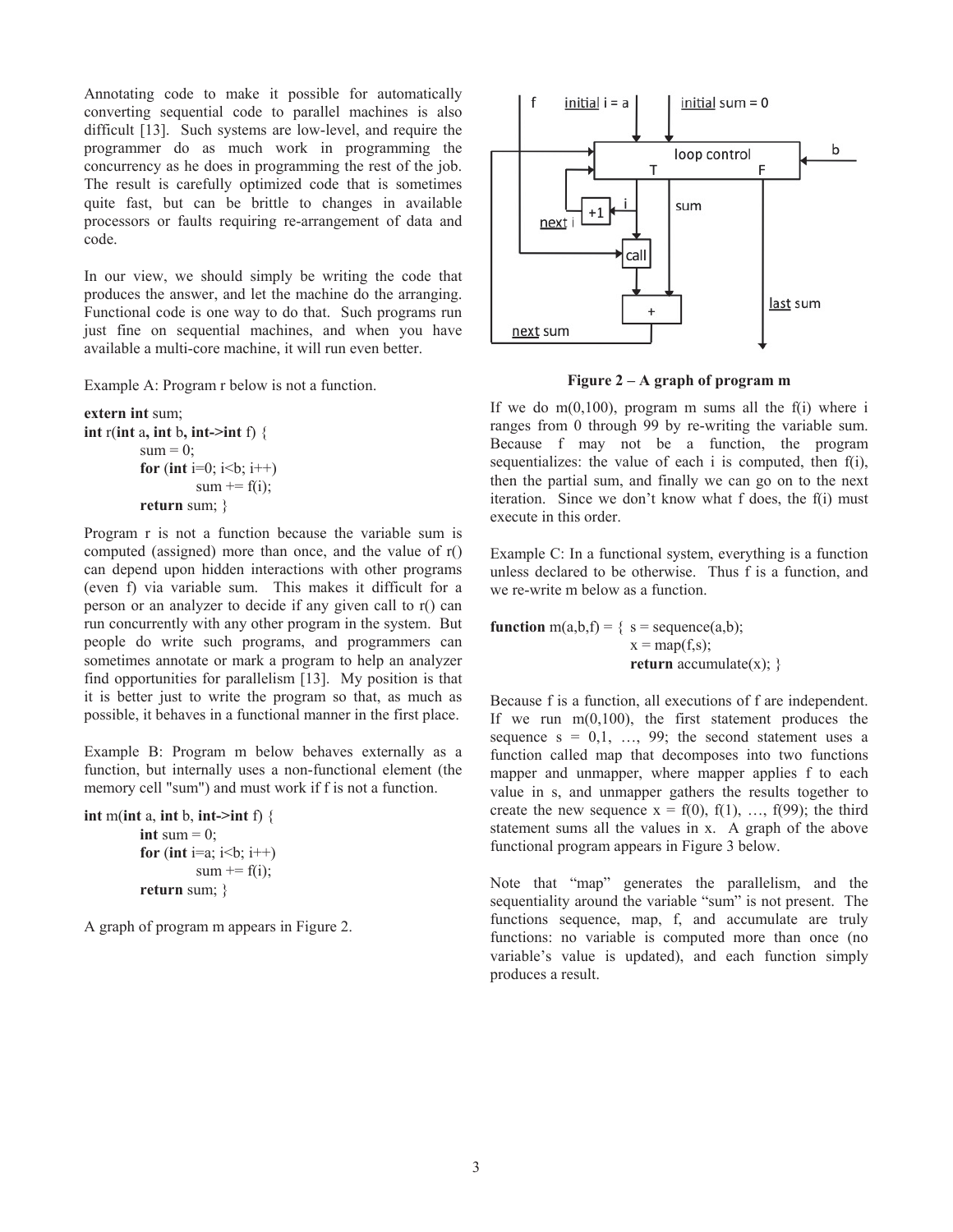

**Figure 3 – A graph of the functional program m** 

An important optimization occurs when we further decompose the above graph into the graph in Figure 4 where, instead of running each call to f(i) on a different processor, the machine groups k function calls on the same processor, with increasing k for smaller f functions. The graph is a little different than one might expect because the sequence function produces the integers using a tree, and the accumulate function sums using a tree. Such an accumulate function assumes that the sequence over  $+$  is associative, meaning that the terms can be grouped arbitrarily, though the order of the terms in the sum must remain the same [5]. If your circumstance does not allow you to say  $+$  is associative (for example, overflow may occur if sums are not properly grouped), then you cannot use this version of accumulate. Instead, some other version of accumulate would be appropriate.



A word about granularity: there is no one appropriate level. For some problems, maximum performance is achieved when even simple arithmetic operations such as  $+$ ,  $-$ ,  $*$ ,  $/$  are spread over the machine. For other problems, it is at a much higher level. It also depends upon the meaning of "performance": speed, memory usage, power consumption, and so on. For this reason, we define concurrent execution to occur at a function call. Any given function call may be sent to run concurrently elsewhere. The decision as to whether the given call is treated as a point of concurrency or not is made at run-time, even at the time of the call. Reference [15] reviews a number of algorithms and scheduling methods applicable to this machine.

In the above paragraphs, we progressed from a nonfunctional to a purely functional program, and showed how the resulting code is executes, and adapts, to the current processor situation.

# **5. THE APPLY TREE**

In this section we will get into the details of how the machine creates concurrent threads at function calls and how it adapts to varying numbers of processors.

Everything begins with a function call  $f(x)^3$  which, inside the machine, is the fundamental box called apply, where apply(f, x) = f(x). Apply's job is to receive the value f (a function) and the data value x, and cause a processor to execute  $f(x)$ . We augment apply with another input P which is the specific set of processors available to that apply for running f(x), represented in Figure 5 below.

Now f may have several function calls inside it, such as shown below in Figure 6. Note that each of those function calls is an apply and thus has a processor resource input. There are resource allocation functions within f that distribute the processor resources however f desires. A compiler can produce default distribution strategies and associate them with each function f it compiles, but the user can also supply custom methods.



**Figure 5 – The definition of function application** 

**Figure 4 – Further decomposing the graph of Figure 3** 

3 To simplify notation, we often show functions as having only of one argument, though we could have written x1, …, xn instead.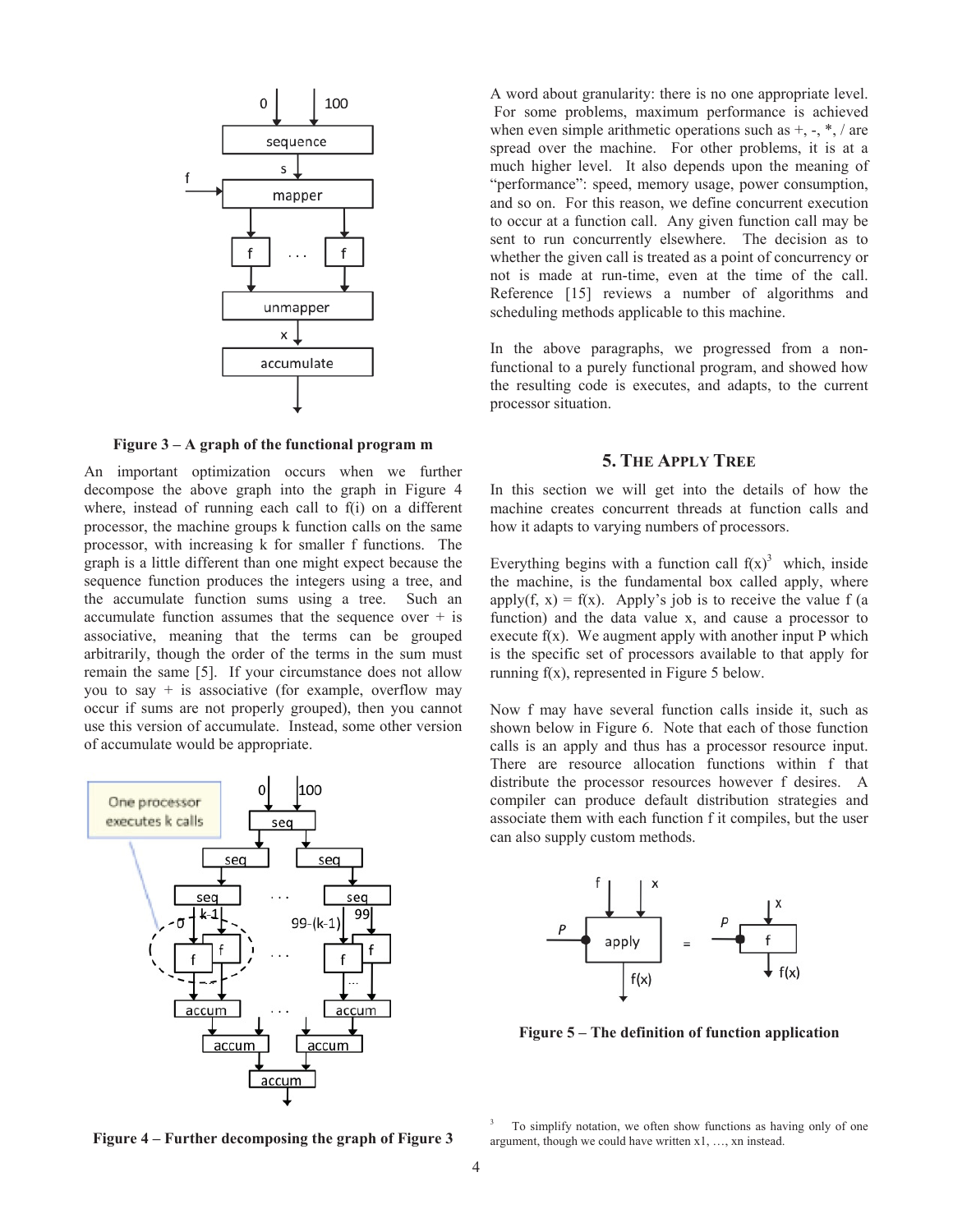

**Figure 6 – Function f calls other functions, and suballocates the processors.** 

Finally, should apply decide to run f(x) on another processor, then it sends f and x to a remote apply which we illustrate in Figure 7 below.



**Figure 7 – An apply running f remotely** 

When apply in processor p spawns a remote apply in processor q, the return address sent to q is (p, local-applyaddress). The remote apply in q then sends its result back to local-apply-address in p. Any apply can run on any processor.

The usual execution of nested applies on a single-processor sequential machine uses a stack. But with concurrency we have not just a stack of applies but a tree of applies, all of which can be running at the same time. A simple, bidirectional or doubly-linked apply tree is shown in Figure 8 as it would appear for function f from the example above, were function h to make two additional function calls that run concurrently.



**Figure 8 – A portion of an apply tree of function f** 

You should picture values in the tree flowing down as arguments, and back up the tree as results. The tree is constantly adding and deleting nodes at the fringe as functions call and return. However, each node is actually a thread context rather than a function call frame on a stack, as information (for example, processor assignments) can flow in both directions during the lifetime of any given node. In particular, the P input to each apply (node in the apply tree) is still available and can receive further information regarding processor resources. For example, an overseer function may decide that it wants processor q returned, that is, removed from the pool currently in use. The overseer could begin at any node of the apply tree and tell it to return processor q. In turn, that apply node sends notices to its child nodes, telling them to return processor q. Since nodes are constantly being created and destroyed, eventually all the nodes using processor q will complete, and the parent will simply no longer assign any of its children to use processor q. However, since some tree nodes may persist for extended periods of time, such a passive response to the original request to return processor q may not be satisfactory. In this case, the nodes using processor q need to be moved, and then q can be returned to the overseer.

In this section, we covered in some detail how the machine creates concurrent threads and adapts to varying numbers of processors. Moving computations is discussed in the next section.

## **6. MOVING FUNCTIONS AND DATA IN REAL-TIME**

Consider the Extended Example function m above. Within m, let's start the execution of f(17) and then stop the processor part way through (say the machine detected an error) and move the computation of  $f(17)$  elsewhere. Can we simply re-run  $f(17)$ ? Yes; because f is a function, its only effect is to produce a value – there are no side-effects or actions that modify any variable. Furthermore, restarts require no special work on the part of the programmer. As long as f is truly a function and its inputs are still available, its execution can be replicated, moved, or re-run, and the same result is always returned (or there is an error).

The phrase "moving functions" refers to moving the execution of a function as well as the code itself. Recall that the apply tree is doubly-linked, with both physical and logical pointers. There are actually several methods for moving a node; we describe one of them here: To organize the movement of nodes, we create a "tree mover" agent, whose job is to decide which nodes to move from one processor to another, and to start the moves. The mover starts at one node, moves it, and then moves each of its child nodes, as needed. A node is moved or not moved depending on the purpose of the move, but the mover can propagate as far as needed, and then stop. Because each node is actually thread, the move is done by the thread: the thread notes the fact that it is moving, copies itself to its new destination, re-directs the sources of any messages it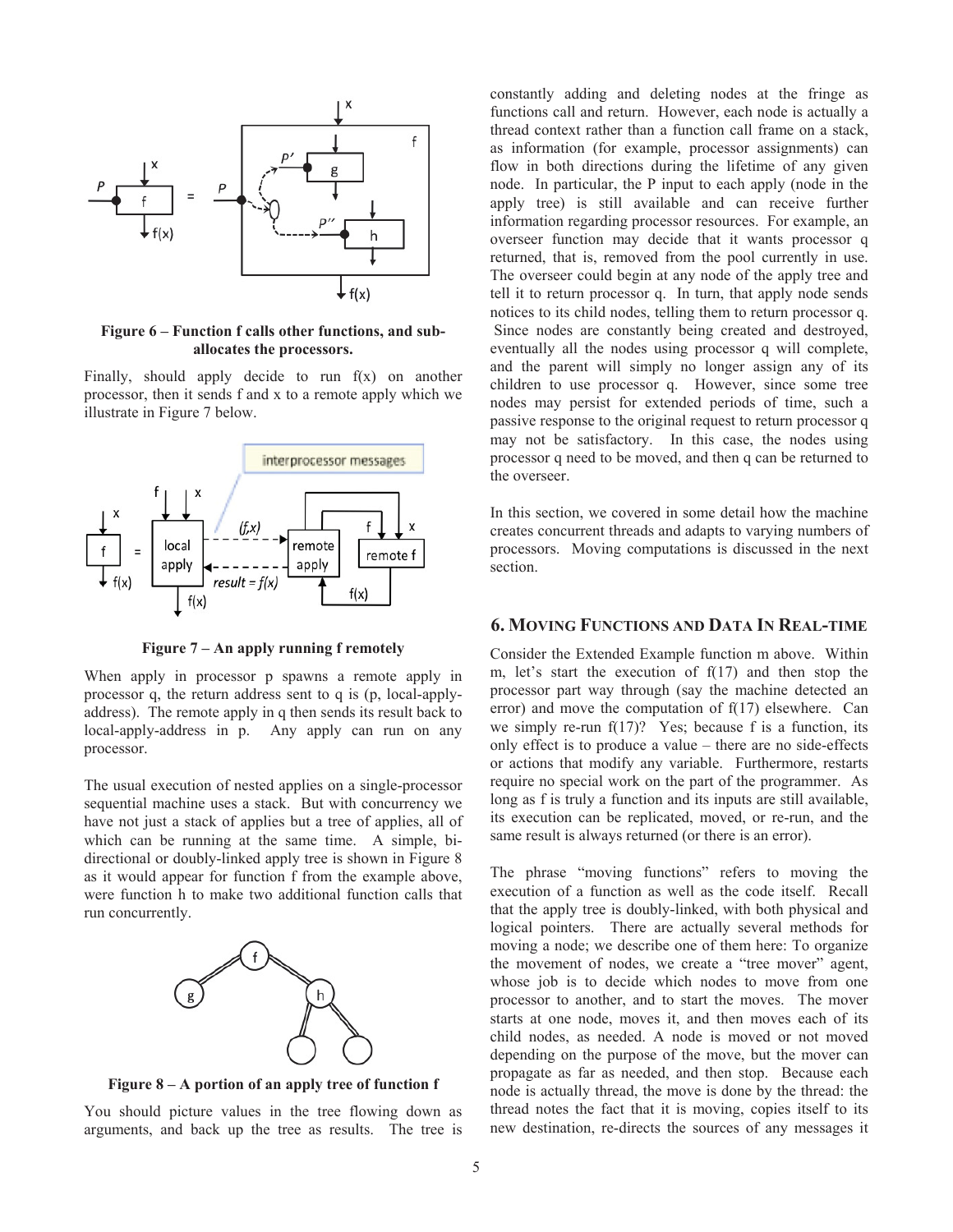expects to receive (and, in the interim, forwards to the destination any inputs that it does receive) waits to hear from those re-directs and from the destination that all is ready, and then destroys itself.

Another type of move causes all nodes from a given program residing on processor P to move to processor Q. Such a mover does not crawl a tree, but rather finds all nodes on P, moves each node to Q, and then quits.

The reader may be of the opinion that there is significant overhead present just in case some function execution is to be moved. There is definitely more work that is done for a given function call, but we submit that the absence of the ability to move functions and data leaves the system brittle and with fewer options for power management and recovery from faults. If we are to achieve truly robust computing, where parts of a distributed machine simply disappear, but the necessary computations continue on, then such overhead is not really overhead – it is essential.

# **7. FAULT DETECTION, ISOLATION, AND RECOVERY**

In this section we will visit the problem of faults. Please note that our purpose is not to suggest that some particular fault protection and recovery scheme is appropriate for any specific circumstance, only that some schemes are very easy to implement in the proposed system.

Because there are no side-effects, strategies like TMR (Triple Modular Redundancy) and check-pointing can be done with virtually no work on the part of the programmer. For example, if there is a function call  $f(x)$  in the program, and the function is to be protected by TMR, then writing TMR( $f(x)$  instead of  $f(x)$  executes  $f(x)$  in three different processors, and votes the result. Pseudo-code for a simple TMR function is:

```
TMR(f,x) = \{y1 = apply(f,x);y2 = apply(f,x);y3 = apply(f,x);return y1 if (y1 = y2 && y2 = y3) else
                 y2 if (y1 == y2) else
                  y3 if (y2 == y3) else
                 y1 if (y1 == y3) else failed; }
```
The programmer (and the system) need know nothing more about f than that it is a function, and the TMR will do its job.

The above shows a simple voter in the TMR. But in a realtime system, more difficult situations can arise. For example, if one of the results is not returned, but the other two agree, then the TMR can reply with the value agreed so far so as not to make the computation late. But the point is

that with functions, the job of replicating function execution is simple, and one can see how the system itself could decide to apply TMR to function calls on its own to give a desired level of protection. Any function in any place in the program can be run using TMR without the participation of the programmer. This is not possible in traditional, sequential programs.

Both check-pointing and temporal redundancy are also options, again with little programmer effort. An apply $(f,x)$ can save f and x before spawning. If for some reason it becomes necessary to re-run  $f(x)$ , the saved f and x are all that is necessary, and can be re-run at any time.

In this section, we discussed how specific fault detection and recovery schemes may be implemented. Again, this is not to imply that more sophisticated schemes might be necessary. But we do claim that the schemes discussed here are much simpler to implement and use in a functional system than in a non-functional one.

# **8. NON-FUNCTIONAL PROGRAMS**

It is not difficult to write most programs in a functional style, and as long as significant portions of an application are functions, you will get the benefits when run on the proposed machine. A detailed example appears in [14], but here we briefly address the issue of functional programs and state, such as resources and resource allocators. For example, consider an allocator that receives requests from a user to acquire and release chunks of some resource R. The calls allocate $(R, q)$  and de-allocate $(R, q)$  are requests to R to allocate, and to return, q instances of R, respectively. Please see Figure 9 below.

The allocator simply loops on the current state of resource R and waits for a request (allocate or de-allocate) in the input stream Q. If the request is to acquire q units of R, the allocator decides if it has enough, returns either q or zero units of R to the caller, and correspondingly updates the state of R (stream "num" in Figure 9). The state update is at the end of the loop, after which the allocator waits for the next request. A request to return q units of R is always accepted and results in an increase in the next value in stream "num". The initial value of the loop variable is the number of units of resource that R can allocate.

Curiously, R above is a function if we consider R to be function over a stream of inputs, rather than a function on each item in the stream. That is, given the same input stream Q (the sequence of allocate and de-allocate requests) the allocator R always produces the same output stream – it does not re-write any values. So function R can be written in a functional language, even though the callers of R see it not to be a function. And since any call by a program g to a resource allocator is a non-functional action, the caller g becomes non-functional. Nevertheless, the vast majority of programs remain functional and can be executed as such on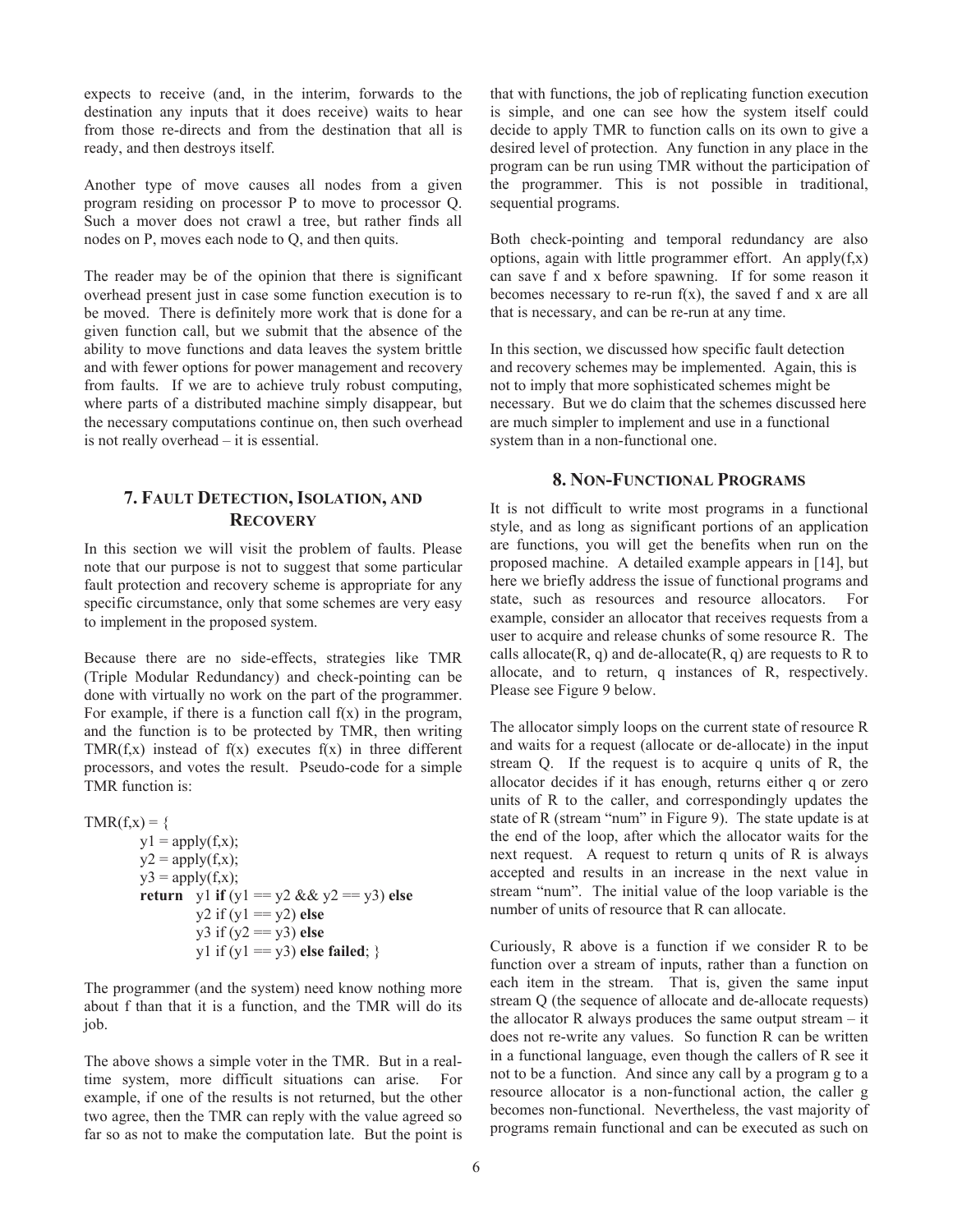the proposed system. But we must make provision for nonfunctional code (resource allocators or otherwise) and isolate appropriately the non-functional parts.



### **Figure 9 – An allocator as a functional program with a stream Q of user allocation requests**

An example of such isolation is using non-functional code with TMR. Assume we have a function f, except that at one point in f there is a single call to resource allocation program h.  $TMR(f,x)$  will cause h to be called three times instead of once, and each call to h within  $TMR(f,x)$  may produce different results. The solution is that TMR must know that h is not a function, and thus TMR must "unTMR" before the calls to h. unTMR requires that the corresponding calls of h in each of the three f's all be replaced by a single call to  $h(w)$ . The unTMR $(h, w)$  votes the three instances of argument w, then makes one call to h(w) and returns the same result to each of the f's in  $TMR(f,x)$ .

#### Pseudo-code for unTMR is

unTMR(g, z1, z2, z3) = { z = z1 **if** (z1 == z2 == z3) **else** z2 if (z1 == z2) **else** z3 if (z2 == z3) **else** z1 if (z1 == z3) **else failed**;  **return failed** if (z == **failed**) **else** g(z); }

UnTMR is an example of how non-functional code can be mixed with functional code, and still allow the system to deliver advantages for the functional part. However, note that non-functional code is trouble. It can be accommodated, but it makes the resulting system less flexible, and prevents the system from delivering its full capability. So the goal is to isolate and reduce nonfunctional code to a minimum.

## **9. POWER-AWARE COMPUTING**

Adjusting power needs to the current compute load has been a part of commercial computing for some time [1], so it is not entirely new to multi-core. But it has come to the fore

in space-borne applications both because multi-core can draw considerable power, and because it provides another knob to adjust power consumption to fit the situation. And regardless of how little power one chip may draw, combining hundreds of chips together can make the situation acute [3]. It is always a good idea to use as little power as you need, possibly with some hot spares ready to go to work in case of a problem.

In the system proposed here, each function f (both user functions and library functions) has an associated "load" function  $load(f) = (a,b)$  that returns to the caller a measure of the "load units" that function f will present to the system, where a is the load presented by  $f(x)$  on a single processor, that is, the total amount of work to be done, and b is the number of processors f could usefully use, or, the degree of parallelism f exhibits. For example, the load function associated with map(f,s) is load(map,  $(f, s)$ ) = (load(f,1), length(s)). A compiler could produce simple load functions automatically, but handcrafted load functions can replace compiler-generated functions. So when apply $(f,x)$  is about to run  $f(x)$  on some processor, apply first runs  $load(f,x)$  and uses the result to decide whether to ask the system resource manager for more processors, possibly requesting the processors for f's exclusive use. When asked, the resource manager considers the availability and then returns to apply any additional processors to use. When apply is done, it returns back to the resource manager any processors it received so they can be used elsewhere.

Because it is a functional language, many instances of apply occur in quick succession. So should the resource allocator decide to take back resources, the system will respond to the change in a timely way. When processors are to be removed, apply should engage the node mover to move ongoing computations away from the processors being deallocated.

### **10. SUMMARY AND FUTURE WORK**

This paper presents a multi-core hardware and software system emphasizing power-aware, fault-tolerant, and realtime operation. It describes a mechanism for moving ongoing computations and data, a capability central to achieving power-aware and fault-tolerant computing. It is based on a functional model of execution (as opposed to the von Neumann model) – a basis that makes simple the behaviors described here. The hardware is simple, as there is no shared memory. This alone frees up considerable silicon resources for other purposes.

Several items are still unfinished, for example, moving a computation is not yet fault tolerant. But after completing these, the next step in the design is to model the system, especially power and fault models, and simulate and evaluate the performance, under normal operating conditions, fault situations, and power allocations.